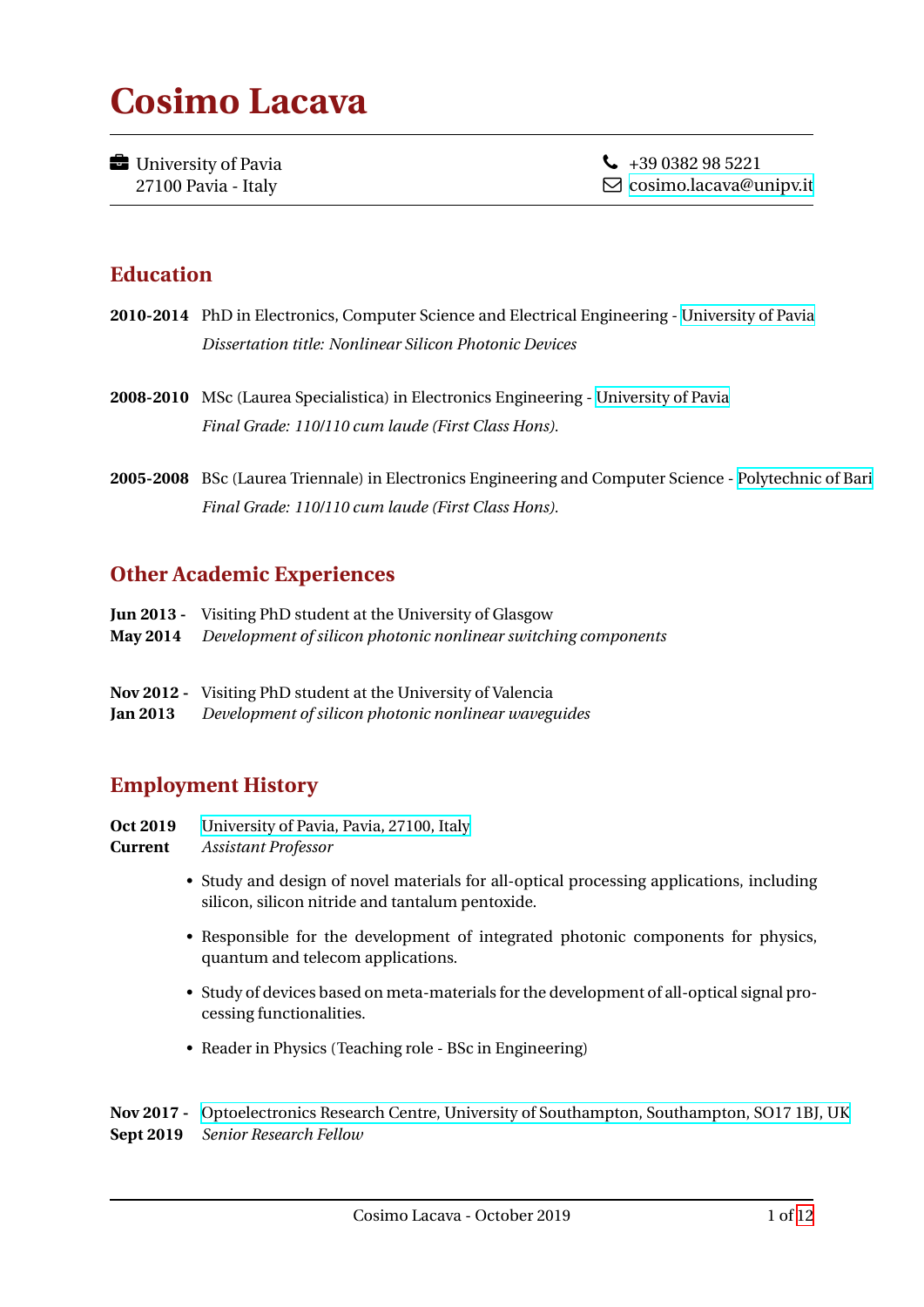- Study and design of novel materials for all-optical processing applications, including silicon, silicon nitride and tantalum pentoxide.
- Responsible for the development of integrated photonic components for physics, quantum and telecom applications.
- Study of devices based on meta-materials for the development of all-optical signal processing functionalities.

**Nov 2014 -** [Optoelectronics Research Centre, University of Southampton, Southampton, SO17 1BJ, UK](http://www.orc.soton.ac.uk) **Nov 2017** *Research Fellow*

- Design, fabrication and characterization of high speed (>50 Gb/s) silicon photonic devices for telecommunication and optical processing applications.
- Design of novel materials and devices for all optical signal processing. Study of nonlinear phenomenon in integrated optical waveguides. Fabrication and characterization of silicon photonic optical processors.
- Design, fabrication and characterization of silicon photonic components for high density optical circuit applications.

#### **Jan 2014 -** University of Pavia, Integrated Photonics Lab, Pavia, 27100 Italy

- **Oct 2014** *Research Associate*
	- Design and characterization of nonlinear optical components for all optical signal processing applications.
	- Design and characterization of silicon photonic III-V semiconductors optical devices.

# **Profile Summary**

CL holds a PhD in Electronics and Computer Science Engineering from the University of Pavia. During his PhD he studied nonlinear optical phenomenon observed on silicon photonic-based devices. In 2014, he worked as Postdoct oral Fellow at the University of Pavia within the frame of a European Project named "FABULOuS" (Project #318704, FP7/ICT), which aimed to the realization of silicon photonic optical devices and components for passive optical networks. Thereafter, CL obtained a Research Fellow position at the Optoelectronics Research Centre (ORC), University of Southampton, tasked with the realization of high-speed silicon photonic systems for telecom and data-com applications. CL works as senior investigator of a 6M program grant, founded by the EPSRC Council, named "Silicon Photonics For Future Systems" which is set to tackle fundamental challenges that are still present in the silicon photonics technology. CL is responsible of the Work Package 3 that is devoted to the design, fabrication and realization of highly integrated optical devices and optical processors for operations at speeds exceeding 1 Tb/s.

CL has gained a significant experience and knowledge in the field on integrated optics, silicon photonics and optical linear and nonlinear processing, and his research agenda covers a wide range of topics. His current research interests include:

• Study of novelmaterialsfor high-efficiency nonlinear interactions in integrated photonic structures.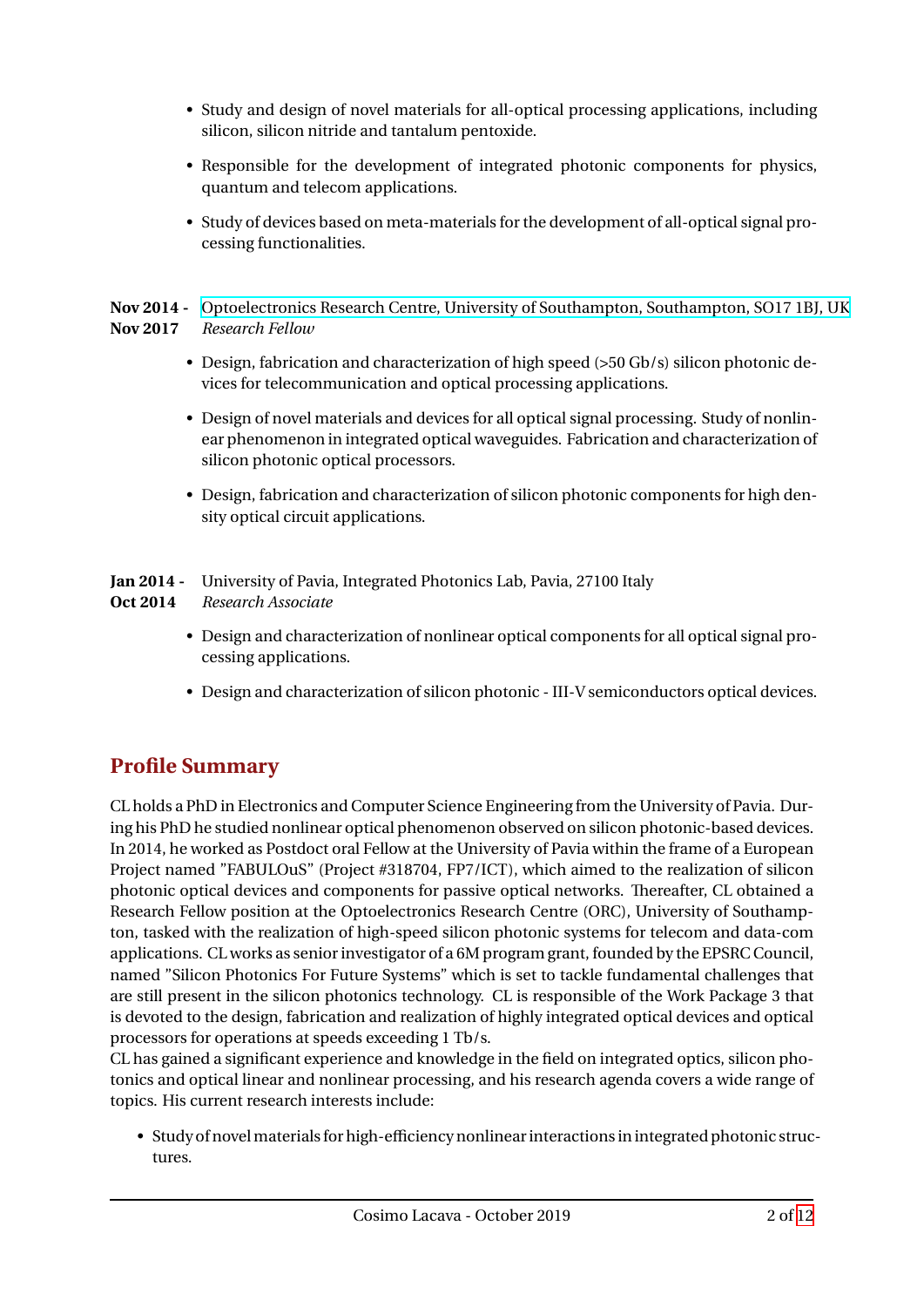- All optical signal processing devices based on integrated photonic components.
- Novel optical transmission systems based on silicon photonic-based optical processors.
- Silicon photonics active and passive components, for telecom and sensing applications.

CL has established himself as a central figure within the ORC and is regularly asked to attend major conferences as invited speaker (in 2017 he has been invited to disseminate his findings at Photonic in Switching and OSA CLEO-PR 2017, in 2018 he has been invited at OSA CLEO-PR 2018 and ACP2018).

## **Publication record and metrics (scientific career started in 2011)**

- Full and updated details:
	- **–** https://www.scopus.com/authid/detail.uri?authorId=50461685300
	- **–** https://scholar.google.co.uk/citations?user=Uz6-BR0AAAAJ
- H-index: 13 (scopus), Total citations count: 350 (scopus)
- Author of **24** research journal publications (JCR-indexed)
	- **–** First author count: 8
	- **–** Corresponding author count: 11
	- **–** Invited paper count: 2
	- **–** The paper [J12] has been included in the *TOP 100 Physics* collection of Scientific Reports (ranked 15th). CL was corresponding Author of this journal publication.
- Author of **39** conference proceeding publications (international only)
	- **–** Invited conference contribution count: 9 (5 time presenter and first author).
	- **–** The paper [C48] was the top scored paper at ECOC 2018 (committee n.5).
	- **–** The paper [C55] was the top scored paper at OFC 2019 (committee n.5).
- 1 patent application filed in the US.

## **Other responsibilities and activities**

#### **Scientific responsibilities and activities**

- CL serves as Editorial board Member of MDPI Optics (ISSN 4444-9999).
- CL is a Technical Program Committee Member of CLEO-PR 2020 (to be held in Sidney in August 2020).
- CL serves as regular reviewer for OSA/IEEE/Nature publications.
- CL was Technical Program Committee Member of ICMAP 2018.
- CL is Guest Editor for the *Roadmap on all-optical signal processing*, to be published on Journal of Optics - IOP Science.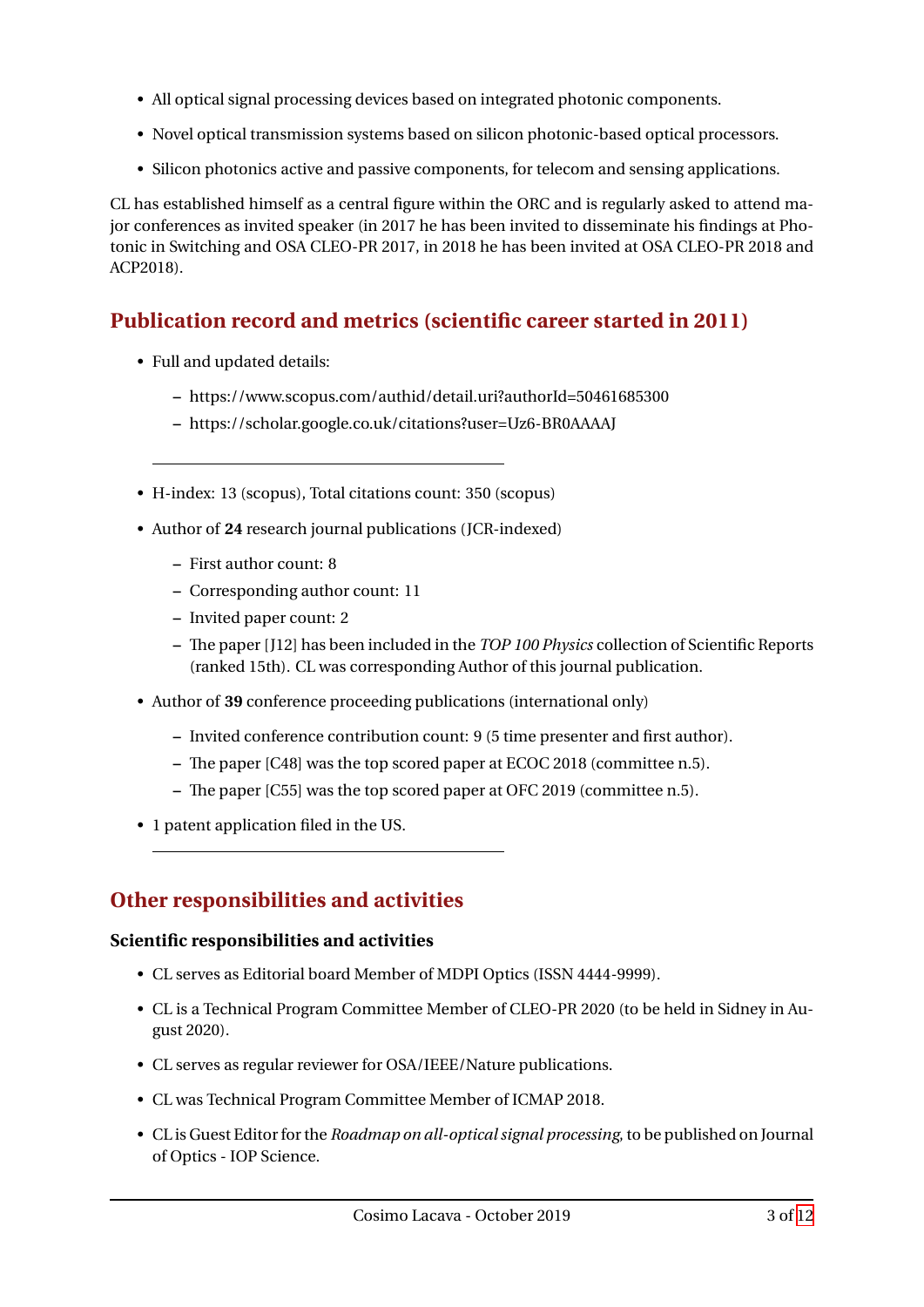#### **Institutional responsibilities and activities**

• CL is a member of the "Equality and Diversity" Committee of the The Faculty of Science and Engineering (FPSE) at the University of Southampton

#### **External and outreach responsibilities and activities**

• CL is a board member of the "Italian Association of Scientists in the UK (AISUK)" that provides support to italian scientists in the UK and does dissemination activities across the whole country.

## **Research Activity Summary**

**CL has started his scientific career in 2011**. He was awarded of a PhD scholarship to work on silicon photonic third- order nonlinear components for all optical signal processing applications. Since then, CL has mainly worked in the field of integrated optics and all-optical signal processing, using either linear and nonlinear optical techniques. A detailed review of his research interests is reported below.

#### **Optical nonlinearities in integrated photonic components for all-optical processing**

The ability to directly process an optical signal in the optical domain, without the use of any electrical wave, would unlock many unprecedented opportunities and applications. The use of optical nonlinearities has been identified as one of the possible options to realize all-optical processing functionalities. Indeed, nonlinear optical materials could show a nonlinear polarization response to an applied electrical field, thus facilitating the manipulation of optical signals (in phase or amplitude) in the optical domain. For this reason, it is of great importance to acquire a deep knowledge of the nonlinear optical properties of different materials, as well as developing the capability to design suitable waveguiding structures that enhance the desired effects. In this context, integrated photonic structures grant the possibility to fine-tune both the material properties (e.g. by suitable doping or by mechanical stress) and the waveguide properties (e.g. creating high/low confinement waveguides or even slot waveguides), hence representing a fundamental tool for the development of all-optical nonlinear components. Silicon photonic waveguides are typically composed of a silicon core  $(n=3.4)$  embedded in a silica  $(n=1.44)$  cladding. This creates waveguides with very high refractive index contrast (>2), thus allowing for very thigh optical mode confinement which in turn implies the potentiality to obtain strong optical intensities, even with relatively low power levels. Silicon also exhibits a very high  $\chi^{(3)}$  coefficient, making silicon photonic waveguides very attractive for the realization of compact and low power integrated nonlinear devices.

Although this field has seen meaningful advancements in the last 10 years, significant limitations are still present. These are mainly related to presence of two-photon absorption (TPA) and freecarrier absorption (FCA) effects, that may occur in silicon structure when relatively high-intensity waves are sent into the waveguiding structure, even when beams with a photon energy lower than the band-gap (i.e. beams with an optical wavelength in the transparency region of the material) are considered. As the presence of large TPA and FCA in silicon waveguides represents a barrier for the (efficient) generation of nonlinear optical effects, during his research activity CL has tackled these issues, proposing both the use of novel materials (e.g. silicon-rich silicon nitride) or new device configurations, which allowed to achieve a high beam confinement in amaterial with high nonlinear response, exhibiting at the same time low linear and nonlinear losses.

During his PhD he mainly worked on the development of two main applications, which can be realized by making use of nonlinear devices, that were a) all-optical wavelength conversion using four wave mixing and b) high speed all-optical switching.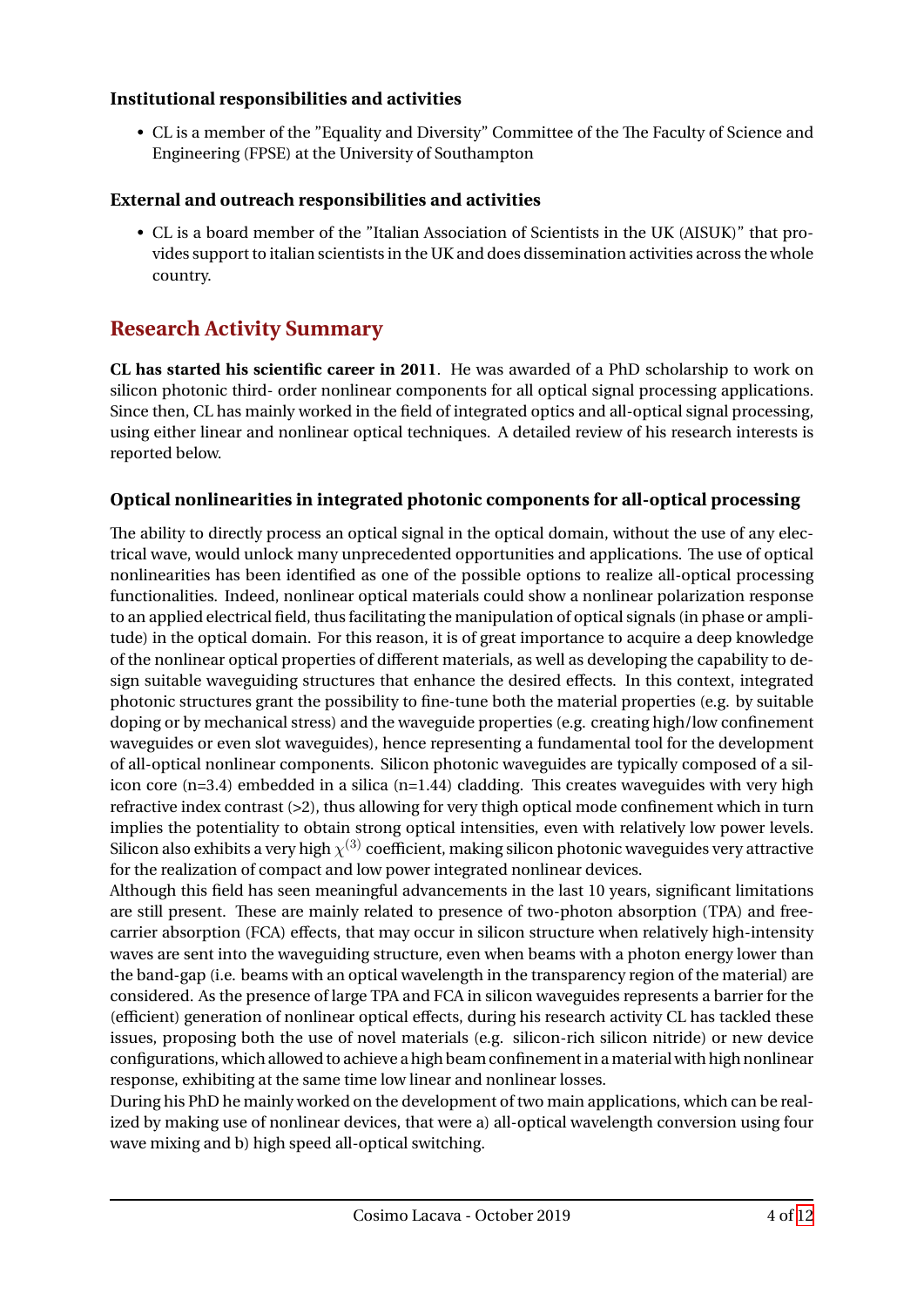Four Wave Mixing (FWM) is a third-order  $(\chi(3))$  nonlinear effect that allows the generation and conversion of frequency components. In its basic configuration, when two waves (placed at  $\nu_1$ ,  $\nu_2$ ,  $\nu_2>\nu_1$ ) are launched in a  $\chi(3)$  nonlinear media, two new frequency components are generated at  $\nu_4 = \nu_2 + (\nu_2 - \nu_1)$  and  $\nu_3 = \nu_1 - (\nu_2 - \nu_1)$ . In this process two pump photons are annihilated, leading to the generation (energy exchange between the pumps and the generated waves occurs) of a pair of photons placed at  $\nu_3$  and  $\nu_4$ . Due to its nature and its properties, FWM is relevant for a number of applications such as wavelength conversion and exchange (telecom-oriented), generation of quantum-pair generation or heralded single-photon sources (quantum applications) and optical comb and super-continuum generation (with applications in physics, telecom, sensing and metrology). CL has extensively explored FWM-based devices for a variety of uses. For example, he worked towards the realization of all optical, integrated, wavelength converters, that can operate at low power, and high bandwidth demonstrating wavelength conversion with optical power levels of tens of mW, operating across a bandwidth of more than 40 nm [J1-J3]. CL has also explored FWM effect in optical cavity systems. Indeed, the strength of the FWM effect can be greatly enhanced when operated in resonant devices, giving the rise to cascaded frequency generation at relatively low power levels. In this context, CL has shown frequency generation is silicon photonic ring resonators, demonstrating their capability to operate as low power wavelength converters as well as compact comb sources [J5].

All-optical switching also represents a key functionality for various fields. For example, the ability to switch an optical signal using another optical signal, would allow for extremely high speed optical modulation operations, paving the way to complex and sophisticated functionalities. During his PhD, CL has demonstrated all optical switching at rates of 40 GHz [J4], by making use of the ultrafast Kerr effect, whose speed was only limited by the testing instrumentation. The demonstrated device constituted a fundamental, scalable, building block, which can serve for the realization of integrated all optical processors.

CL has recently proposed the use of a novel technological platform based on silicon-rich silicon nitride as light-guiding material. CL has focused his initial research efforts on the material design and synthesis, developing novel, reliable fabrication routines to obtain silicon nitride films containing different quantities of silicon. The deep knowledge of the synthesis process allowed to fine-tune the material properties, obtaining a flexible platform showing, at the same time, low linear and nonlinear losses (due to reduced absorption and scattering effects as well as a negligible  $Im{\{\chi^{(3)}\}}$ ) and a large real part of the  $\chi^{(3)}$  coefficient, which allowed for efficient nonlinear effects. This study has been published in Scientific Reports [J11] and presented, as an invited contribution, at CLEO-PR 2017 and CLEO-PR2018. The platform developed by CL is currently used by the silicon photonics group (led by Prof. Graham Reed) to routinely produce silicon nitride devices, constituting part of fabrication protocols of the Cornerstone project (sotonfab.co.uk). This study has been also used as basis of a submitted EPSRC<sup>[1](#page-4-0)</sup> project (in collaboration with Dr. Fred Gardes) which will look to develop advanced silicon-rich silicon nitride devices for applied physics and quantum applications. In order to explore the potentials of the developed platform and its use in a wider range of applications, CL has recently set two scientific collaborations:i) with Glasgow University (Prof. Marc Sorel) that will provide support in designing, fabricating and testing of silicon-rich silicon nitride waveguides for super-continuum generation, covering wavelengths ranging from visible to the mid infrared and ii) with EPFL Lausanne (Prof. Camille Bres), that will provide support in studying the

the silicon-rich silicon nitride material waveguides. As an alternative route, CL has recently proposed the use of  $Ta_2O_5$  as possible nonlinear material, exhibiting low loss and high nonlinearities at telecom and mid-IR wavelengths. This project is currently being investigated in collaboration with Prof. James Wilkinson who is providing fabrication support. Preliminary results have been presented at the Optical Fibre Communication Conference [C36] and further material developments are currently being investigated. CL coordinates this work

second-order nonlinear effects (recently observed in silicon nitride-based materials) that arise from

<span id="page-4-0"></span><sup>&</sup>lt;sup>1</sup>Engineering and Physical Sciences Research Council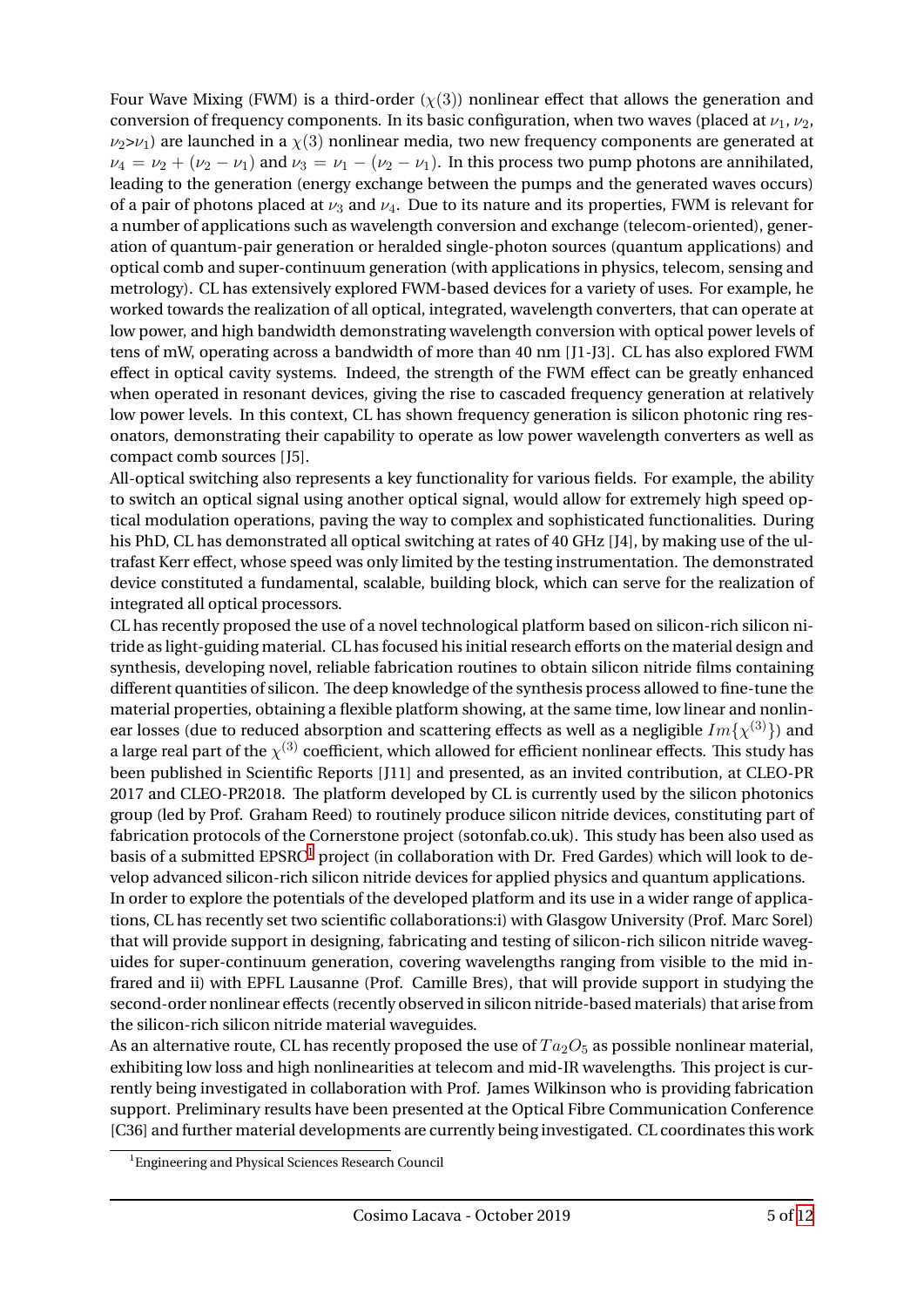within the optical communication, the silicon photonic and the integrated optics groups and he is currently responsible of the device design (in terms of linear and nonlinear response) and characterization steps.

During the last year, CL has started a new activity, focused on the development of multi-mode nonlinear photonic components. Nonlinear multimode optics allows for more sophisticated signal processing devices, enabling, for instance, the generation of frequencies in the mid-IR region, using the inter-modal four wave mixing effect. CL has demonstrated, for the first time, the generation of new wavelength components in the L-band, using a dual-pump Bragg scattering inter modal four wave mixing scheme [C48,C49]. The results have been recently presented at GFP 2018 and ECOC 2018 conferences. **The ECOC paper was one of the top scored papers of the conference** and CL has been invited to write an extended version of the manuscript [J21]. Recently, the same four wave mixing scheme has been employed to demonstrate broadband and efficient inter-modal four wave mixing in silicon rich silicon nitride devices. This work has been presented as **top scored paper** at the OFC 2019 [C55] conference and its extended version has been published in OSA Photonics Research Journal [J20]

#### **High-speed optical components and processors**

Currently, the development of silicon photonic high speed (>100 Gb/s) transceivers and optical processors represents a hot research topic, and significant efforts are being devoted to this, from both high-tech companies and academic bodies. In this context, CL has focused his research efforts to the development of high-speed and ultra-linear optical intensity modulators, based on electrooptic effects. High-speed silicon photonic phase shifters are typically composed of a p-n junctionwaveguide (half of the waveguide, or part of it, is *n*-doped, while the remaining is *p*-doped). By applying a reverse-voltage across the junction, thanks to the carrier-depletion effect, a phase shift is induced to the traveling wave. Intensity modulators are then obtained by incorporating a phase (or more) shifter section into a Mach-Zehnder or a microring device. These devices show strong nonlinear transfer functions, thus inducing unwanted distortion to the output modulated wave. The main sources of nonlinearities are related to the overlap integral between the carrier-distribution change (induced by the carried depletion effect) and the optical field of the traveling beam and and to the nonlinear transfer functions that either the Mach-zehnder or the microring struture exhibit. CL has worked toward the realization of ultra-linear silicon photonic modulators taking care of both these source of nonlinearities. In particular, he proposed a novel and optimized p-n junction doping map that allowed to position the p-n junction depletion region across a uniform region of the optical field, thus drastically reducing the device nonlinearities [J11]. Additionally he also designed a novel Mach-Zehnder scheme that incorporated a microring resonator in one of its arm. By operating the device at wavelengths that are out of the microring resonance wavelengths, the Mach Zehnder nonlinearities (sub-linear behaviour) can be compensated by the microring nonlinearities (super-linear behavior), producing a linear response.

The obtained results have shown that the developed devices offered superior performance,thus allowing the transmission and manipulation of high-complexity multi-level signals, requiring highly linear modulators, (such as OFDM $^2$  $^2$  and PAM $^3$  $^3$ ), with speed exceeding 100 Gb/s. These results have attracted considerable attention from the research community, and CL has been asked to give an invited speech at the last OSA Photonics in Switching conference (New Orleans – 2017) to describe these achievements.

<span id="page-5-0"></span><sup>2</sup>Optical Frequency Division Multiplexing

<span id="page-5-1"></span><sup>3</sup> Pulse Amplitude Modulation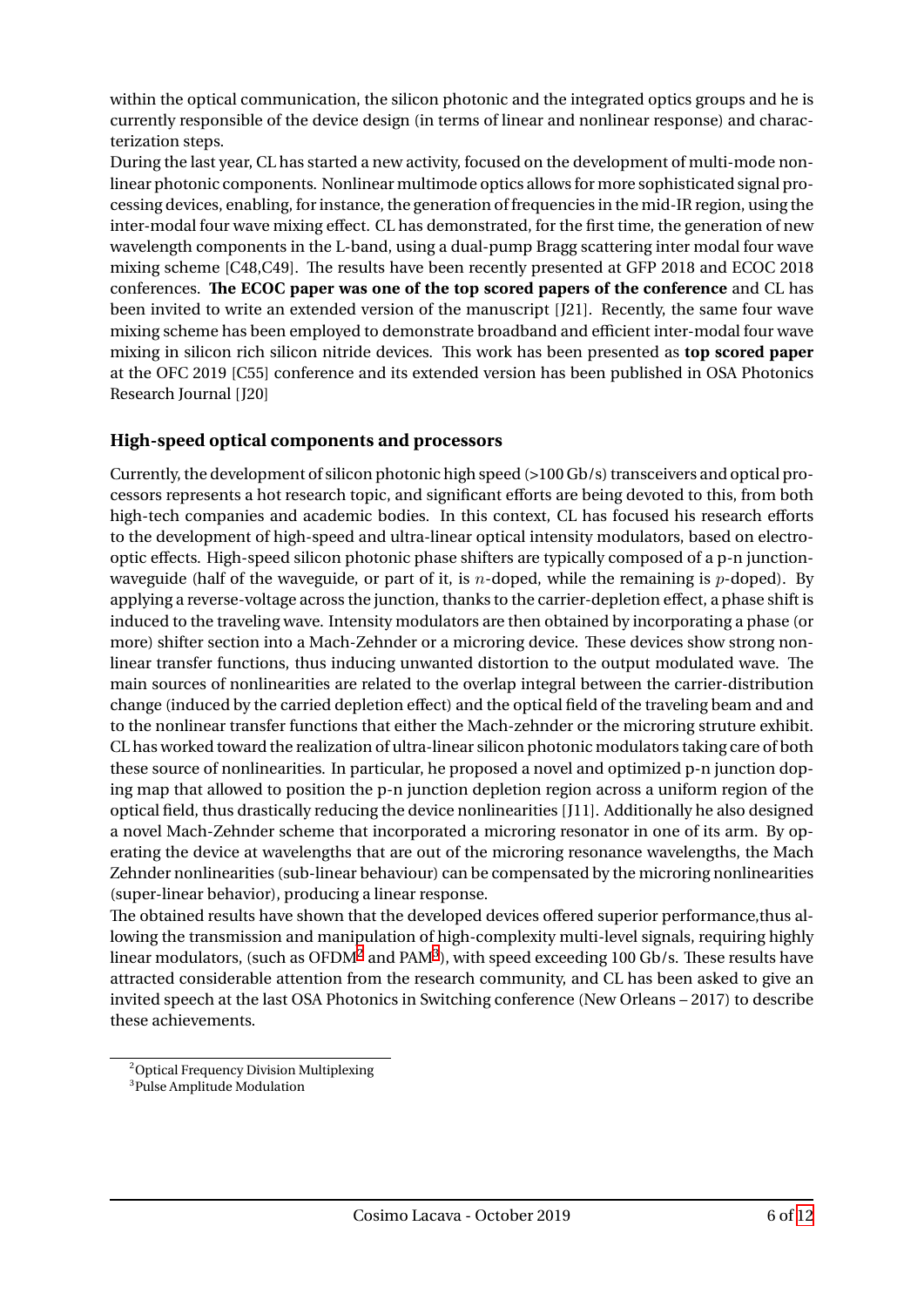#### **Development of efficient fibre to chip coupling solutions**

Silicon photonic integrated components show very high index contrast (*≈*2), thus facilitating high confinement of the optical radiation and, consequently, the realization of high-density photonic integrated circuits (PIC). Unfortunately this also introduces significant design challenges when an efficient interface between PIC and standard optical fibre is required. This is because the optical mode area of standard fibre is three order of magnitude larger than the modal area of a standard silicon waveguide. For this reason, the design and the study of efficient coupling device is essential to the functionality of any silicon photonic PIC that need to be interfaced to external, fibre-based components.

Although many approaches have been proposed in the past, this topic remains one of the biggest challenges in the field, and achieving efficient and broadband interfaces is still an open issue. In the past four years CL worked towards the realization of novel devices that can show a coupling efficiency (between the silicon photonic circuit and a standard single mode optical fibre) of more than 80 % ,and which can be produced by only using CMOS compatible processes. In this context, a significant achievement demonstrated by CL has been the realization of a fiber-to-PIC interface, fabricated in the ORC clean-room, exclusively using CMOS-compatible processes [J12], which showed a record experimental efficiency of *>* 81%. Such a result has been achieved by noticing that common grating-coupler structures, based on a linear apodization of the fill-factor parameter, intrinsically imply that the Bragg-law is only satisfied in a single position of the coupling element and not along its whole length. As a consequence, CL and coworkers, developed a new grating-coupler design procedure, allowing to satisfy the Bragg condition along the whole apodized grating, thus obtaining a significant performance improvement. As this technique allows a significant advantage over conventional approaches, it attracted significant interest both from academic and industrial bodies working in the field across the world. A US-patent application has also been filed. CL now plans to use the developed expertise to design and demonstrate more advanced devices, which can operate with more than one polarization state, with more spatial modes, across multiple wavelength bands. **CL has been recently invited**, by the *OSA Photonics Research Journal* Editorial board, to write a review paper covering the topic. The paper has been recently accepted and it is currently in press.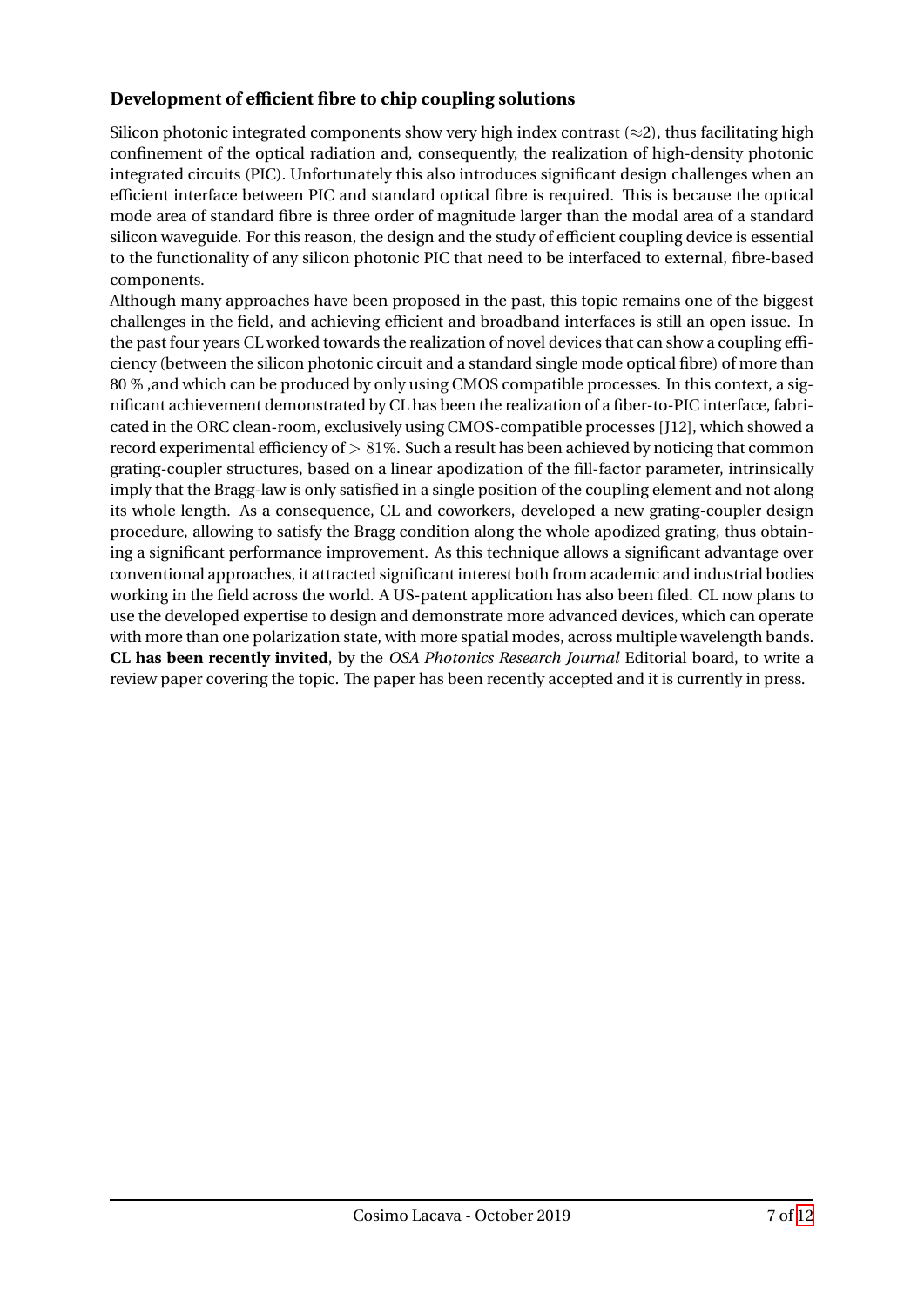## **Journal Publications**

- [J1] Trita, A., **Lacava, C.**, Minzioni, P., Colonna, J.-P., Gautier, P., Fedeli, J.-M., Cristiani, I., "Ultrahigh four wave mixing efficiency in slot waveguides with silicon nanocrystals". In: *Applied Physics Letters* 99.19 (2011).
- [J2] Matres, J., **Lacava, C.**, Ballesteros, G., Minzioni, P., Cristiani, I., Fédéli, J., Martí, J., Oton, C., "Low TPA and free-carrier effects in silicon nanocrystal-based horizontal slot waveguides". In: *Optics Express* 20.21 (2012).
- [J3] **Lacava, C.**, Minzioni, P., Baldini, E., Tartara, L., Fedeli, J., Cristiani, I., "Nonlinear characterization of hydrogenated amorphous silicon waveguides and analysis of carrier dynamics". In: *Applied Physics Letters* 103.14 (2013).
- [J4] Lacava, C., Strain, M., Minzioni, P., Cristiani, I., Sorel, M., "Integrated nonlinear Mach Zehnder for 40 Gbit/s all-optical switching". In: *Optics Express* 21.18 (2013).
- [J5] **Lacava, C.**, Pusino, V., Minzioni, P., Sorel, M., Cristiani, I., "Nonlinear properties of AlGaAs waveguides in continuous wave operation regime". In: *Optics Express* 22.5 (2014).
- [J6] Strain, M., **Lacava, C.**, Meriggi, L., Cristiani, I., Sorel, M., "Tunable Q-factor silicon microring resonators for ultra-low power parametric processes". In: *Optics Letters* 40.7 (2015).
- [J7] **Lacava, C.**, Ettabib, M., Cristiani, I., Fedeli, J., Richardson, D., Petropoulos, P., "Ultra-Compact Amorphous Silicon Waveguide for Wavelength Conversion". In: *IEEE Photonics Technology Letters* 28.4 (2016).
- [J8] Domínguez Bucio, T., Khokhar, A., **Lacava, C.**, Stankovic, S., Mashanovich, G., Petropoulos, P., Gardes, F., "Material and optical properties of low-temperature NH3-free PECVD SiNx layers for photonic applications". In: *Journal of Physics D: Applied Physics* 50.2 (2017).
- [J9] Ettabib,M.,**Lacava, C.**, Liu, Z., Bogris, A., Kapsalis, A., Brun,M., Labeye, P., Nicoletti, S., Syvridis, D., Richardson, D., Petropoulos, P., "Wavelength conversion of complex modulation formats in a compact SiGe waveguide". In: *Optics Express* 25.4 (2017).
- [J10] **Lacava, C.**, Cardea, I., Demirtzioglou, I., Khoja, A. E., Ke, L.,Thomson, D., Xiaoke, R., Zhang, F., Reed, G. T., Richardson, D. J., Petropoulos, P., "49 . 6 Gb / s direct detection DMT transmission over 40 km single mode fibre using an electrically packaged silicon photonic modulator". In: *Optics Express* 25.24 (2017), pp. 124–125.
- [J11] **Lacava, C.**, Stankovic, S., Khokhar, A., Bucio, T., Gardes, F., Reed, G., Richardson, D., Petropoulos, P., "Si-rich Silicon Nitride for Nonlinear Signal Processing Applications". In: *Scientific Reports* 7.1 (2017).
- [J12] Marchetti, R., **Lacava, C.**, Khokhar, A., Chen, X., Cristiani, I., Richardson, D. J., Reed, G. T., Petropoulos, P., Minzioni, P., "High-efficiency grating-couplers: Demonstration of a new design strategy". In: *Scientific Reports* 7.1 (2017), pp. 1–8.
- [J13] Marchetti, R., Vitali, V., **Lacava, C.**, Cristiani, I., Charbonnier, B., Muffato, V., Fournier, M., Minzioni, P., "Group-velocity dispersion in SOI-based channel waveguides with reduced-height". In: *Optics Express* 25.9 (2017).
- [J14] Marchetti, R., Vitali, V., **Lacava, C.**, Cristiani, I., Giuliani, G., Muffato, V., Fournier, M., Abrate, S., Gaudino, R., Temporiti, E., Carroll, L., Minzioni, P., "Low-loss micro-resonator filters fabricated in silicon by CMOS-compatible lithographic techniques: Design and characterization". In: *Applied Sciences* 7.2 (2017).
- [J15] Ruan, X., Li, K., Thomson, D., **Lacava, C.**, Meng, F., Demirtzioglou, I., Petropoulos, P., Zhu, Y., Reed, G., Zhang, F., "Experimental comparison of direct detection Nyquist SSB transmission based on silicon dual-drive and IQ Mach-Zehnder modulators with electrical packaging". In: *Optics Express* 25.16 (2017).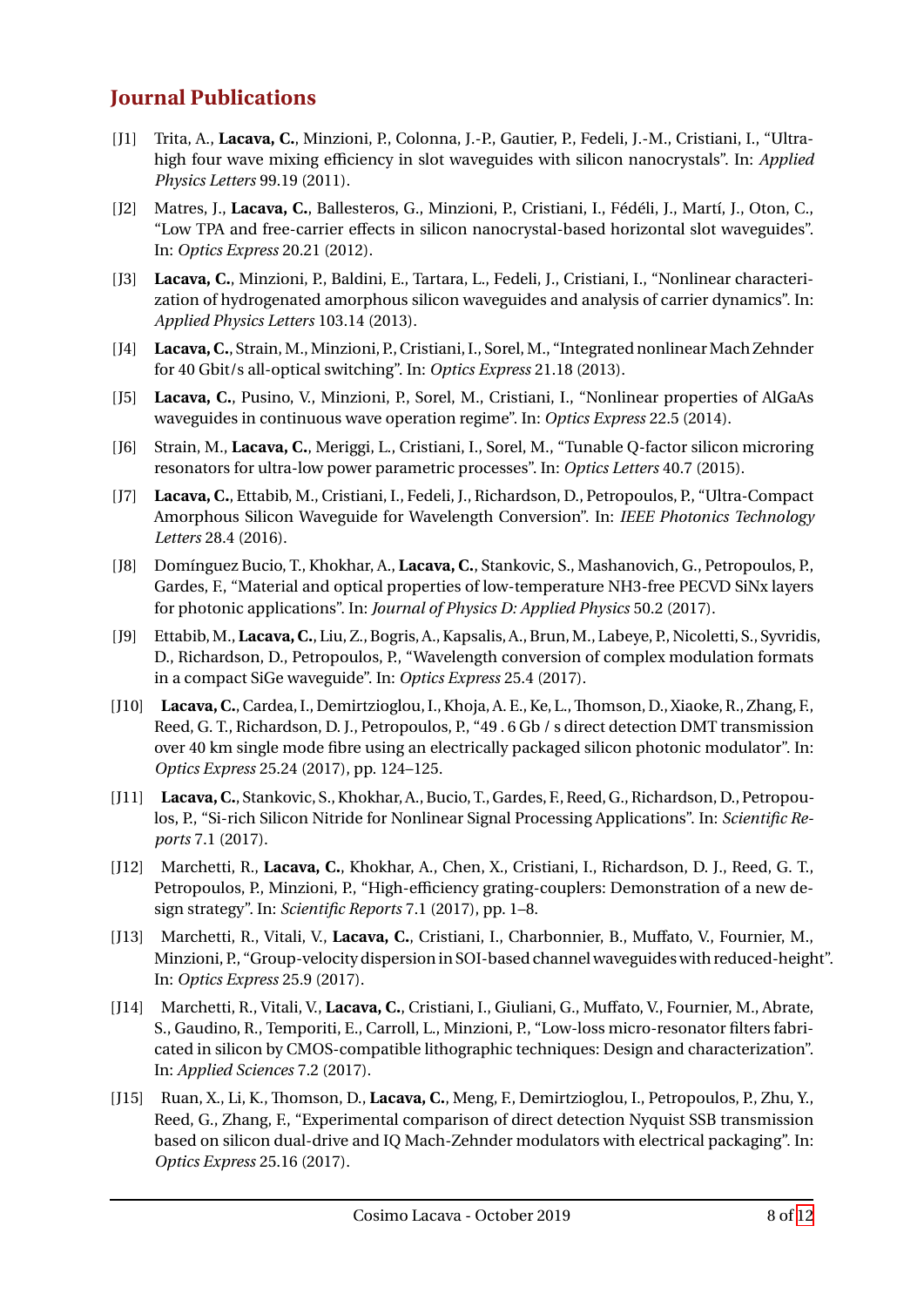- [J16] Xomalis, A., Demirtzioglou, I., Plum, E., Jung, Y., Nalla, V., **Lacava, C.**, MacDonald, K. F., Petropoulos, P., Richardson, D., Zheludev, N. I., "Fibre-optic metadevice for all-optical signal modulation based on coherent absorption". In: *Nature Communications* 2018 (2017), pp. 1–7.
- [J17] Demirtzioglou, I.,**Lacava, C.**, Bottrill, K.,Thomson, D. J., Reed, G. T., Richardson, D. J., Petropoulos, P., "Frequency comb generation in a silicon ring resonator modulator". In: *Optics Express* 26.2 (2018), pp. 3–5.
- [J18] Xomalis, A., Demirtzioglou, I., Jung, Y., Plum, E., **Lacava, C.**, Petropoulos, P., Richardson, D. J., Zheludev, N., "Picosecond all-optical switching and dark pulse generation in a fibreoptic network using a plasmonic metamaterial absorber". In: *Applied Physics Letters* 113.5 (2018).
- [J19] Korai, U. A., Wang, Z., **Lacava, C.**, Chen, L. R., Glesk, I., Strain, M. J., "Technique for the measurement of picosecond optical pulses using a non-linear fiber loop mirror and an optical powermeter". In:*Optics Express* 27.5 (2019), pp. 6377–6388.URL: [https://www.osapublishing.](https://www.osapublishing.org/abstract.cfm?URI=oe-27-5-6377) [org/abstract.cfm?URI=oe-27-5-6377](https://www.osapublishing.org/abstract.cfm?URI=oe-27-5-6377).
- [J20] **Lacava, C.**, Dominguez Bucio, T., Khokhar, A. Z., Horak, P., Jung, Y., Gardes, F. Y., Richardson, D. J., Petropoulos, P., Parmigiani, F., "Intermodal frequency generation in silicon-rich silicon nitride waveguides". In: *Photonics Research* 7.6 (2019), p. 615.
- [J21] **Lacava, C.**, Ettabib, M. A., Domínguez Bucio, T., Sharp, G., Khokhar, A. Z., Jung, Y., Sorel, M., Gardes, F., Richardson, D., Petropoulos, P., Parmigiani, F., "Intermodal bragg-scattering four wave mixing in silicon waveguides". In:*Journal of Lightwave Technology* 37.7 (2019), pp. 1680– 1685.
- [J22] Lamy, M., Finot, C., Parriaux, A., **Lacava, C.**, Dominguez Bucio, T., Gardes, F., Millot, G., Petropoulos, P., Hammani, K., "Si-rich silicon-nitride waveguides for optical transmissions and towards wavelength conversion around 2 um". In: *Applied Optics (Accepted - In Press)* (2019).
- [J23] Minzioni, P., **Lacava, C.**, Tanabe, T., Dong, J., Willner, A., Almaiman, A., Torres-company, V., Schroder, J., Peacock, A. C., Strain, M. J., Parmigiani, F., Contestabile, G., Marpaung, D., Liu, Z., Bowers, J. E., Chang, L., Fabbri, S., Vazquez, M. R., Bharadwaj, B., Eaton, S. M., Lodahl, P., Zhang, X., Eggleton, B. J., Munro, W., Nemoto, K., Morin, O., Laurat, J., Nunn, J., "Roadmap on all-optical processing". In: *Journal of Optics* 21.063001 (2019).
- [J24] Xomalis, A., Demirtzioglou, I., Jung, Y., Plum, E., **Lacava, C.**, Petropoulos, P., Richardson, D. J., Zheludev, N. I., "Cryptography in coherent optical information networks using dissipative metamaterial gates". In: *APL Photonics* 4.046102 (2019). ISSN: 23780967.

## **Journal Publications - Invited Contributions**

- [J-I25] **Lacava, C.**, Ettabib, M., Petropoulos, P., "Nonlinear silicon photonic signal processing devices for future optical networks (Invited)". In: *Applied Sciences* 7.1 (2017).
- [J-I26] Marchetti, R., **Lacava, C.**, Carroll, L., Gradkowski, K., Minzioni, P., "Coupling strategies for silicon photonics integrated chips [Invited]". In: *Photonics Research* 7.2 (2019), p. 201.

## **Conference Proceedings**

[C27] Trita, A., **Lacava, C.**, Cristiani, I., Gautier, P., Colonna, J. P., Fedeli, J. M., "Four-wave-mixing efficiency and conversion bandwidth in silicon-nanocrystals slot waveguides fabricated by PECVD". In: *2011 Conference on Lasers and Electro-Optics Europe and 12th European Quantum Electronics Conference, CLEO EUROPE/EQEC 2011*. 2011.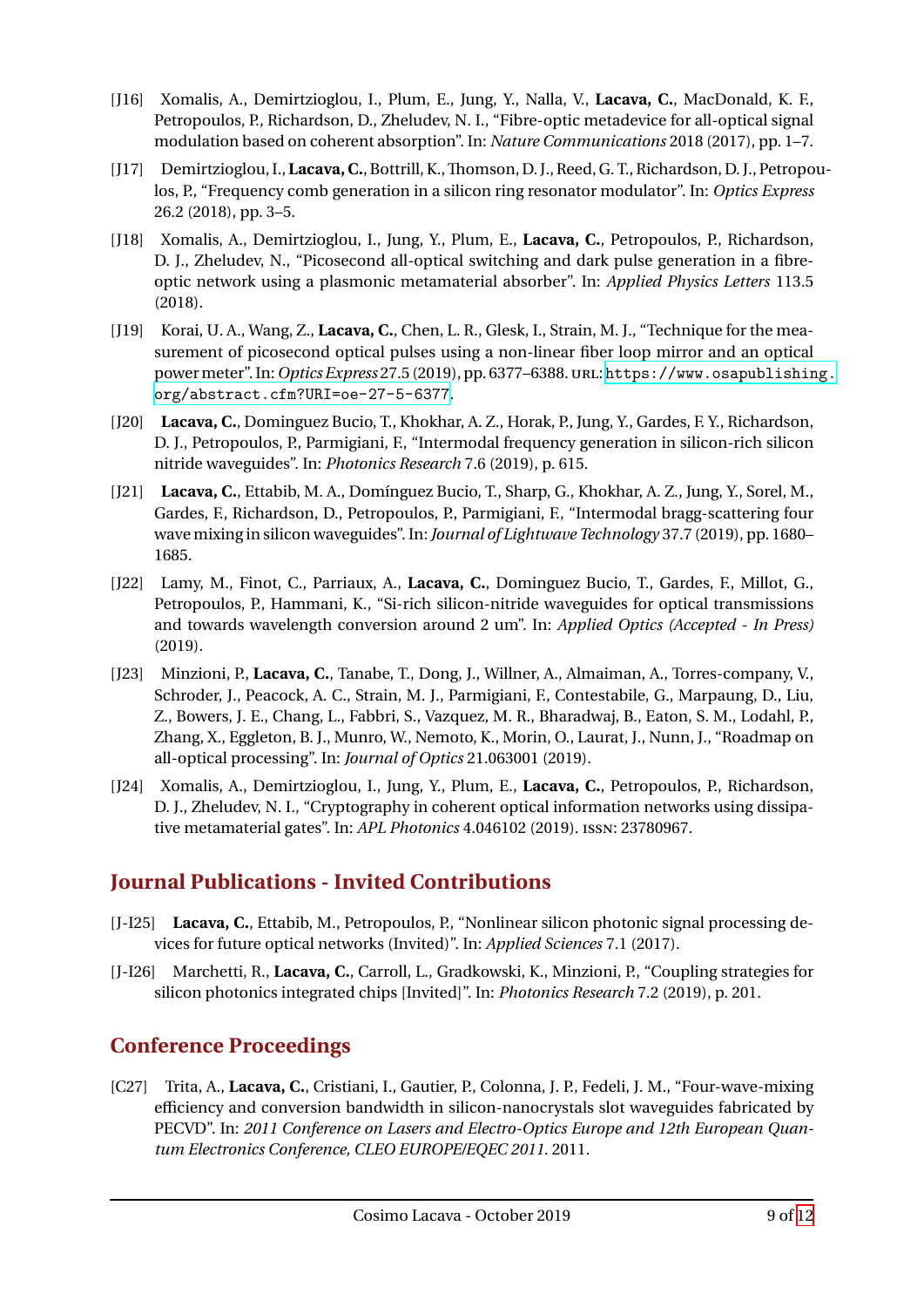- [C28] **Lacava, C.**, Minzioni, P., Baldini, E., Fedeli, J., Cristiani, I., "Four Wave Mixing Efficiency in Hydrogenated Amorphous Silicon Waveguides". In: *2013 Conference on Lasers & Electro-Optics Europe & International Quantum Electronics Conference CLEO EUROPE/IQEC* (2013), pp. 1–1.
- [C29] **Lacava, C.**, Strain, M. J., Cristiani, I., Sorel, M., "40 GHz nonlinear all optical switching in a Mach-Zehnder interferometer integrated device". In: *2013 Conference on Lasers and Electro-Optics Europe and International Quantum Electronics Conference, CLEO/Europe-IQEC 2013*. 2013.
- [C30] Strain, M. J., **Lacava, C.**, Minzioni, P., Sorel, M., "Tailoring of dispersion in silicon vertical slot waveguides". In: *2013 Conference on Lasers and Electro-Optics Europe and International Quantum Electronics Conference, CLEO/Europe-IQEC 2013*. 2013.
- [C31] Strain, M. J., Orlandi, P., **Lacava, C.**, Morichetti, F., Melloni, A., Bassi, P., Cristiani, I., Sorel, M., "Silicon micro-ring resonators with tunable Q-factor for ultra-low power parametric signal generation". In: *2013 Conference on Lasers and Electro-Optics Europe and International Quantum Electronics Conference, CLEO/Europe-IQEC 2013*. 2013.
- [C32] **Lacava, C.**, Carroll, L., Gerace, D., Andreani, L. C., Fournier, M., Messaoudene, S., Pavarelli, N., Lee, J. S., O'Brien, P. A., Menezo, S., Cristiani, I., "Performance of 2D-Grating couplers designed through full 3D-FDTD numerical simulations". In: *IEEE International Conference on Group IV Photonics GFP*. 2014, pp. 203–204.
- [C33] Strain, M. J., **Lacava, C.**, Cristiani, I., Sorel, M., "Ultra-low power Four Wave Mixing wavelength conversion in silicon micro-ring resonators with tunable Q-factor". In: *IEEE International Conference on Group IV Photonics GFP*. 2014, pp. 175–176.
- [C34] **Lacava, C.**, Marchetti, R., Giuliani, G., Fournier, M., Menezo, S., S, M., Minzioni, P., "Impact of waveguide cross section on nonlinear impairments in integrated optical filters for WDM communication systems". In: *Conference on Lasers and Electro-Optics 2012*. Vol. 29. 2012. 2015, p. 27100.
- [C35] **Lacava, C.**, Strain, M. J., Pusino, V., Marchetti, R., Minzioni, P., Sorel, M., Cristiani, I., "Highy Nonlinear AlGaAs Waveguides for Broadband Signal Generation". In: *Optics InfoBase Conference Papers*. Vol. 1084. 2004. 2015, p. 27100.
- [C36] **Lacava, C.**, Aghajani, A., Hua, P., Richardson, D. J., Petropoulos, P., Wilkinson, J. S., "Nonlinear optical properties of ytterbium-doped tantalum pentoxide rib waveguides on silicon at telecom wavelengths". In: *Optical Fiber Communication Conference 2016 (OFC 2016)* 1 (2016), W4E.4.
- [C37] **Lacava, C.**, Carrol, L., Bozzola, A., Marchetti, R., Minzioni, P., Cristiani, I., Fournier, M., Bernabe, S., Gerace, D., Andreani, L. C., "Design and characterization of low-loss 2D grating couplers for silicon photonics integrated circuits". In: *Proceedings of SPIE - The International Society for Optical Engineering*. Vol. 9752. 2016, p. 97520V.
- [C38] **Lacava, C.**, Ettabib, M., Cristiani, I., Fedeli, J.-M., Richardson, D., Petropoulos, P., "Ultralow-power silicon photonics wavelength converter for phase-encoded telecommunication signals". In: *Proceedings of SPIE - The International Society for Optical Engineering*. Vol. 9752. 2016.
- [C39] **Lacava, C.**,Marchetti, R., Vitali, V., Cristiani, I., Giuliani, G., Fournier,M., Bernabe, S.,Minzioni, P., "Reduced nonlinearities in 100-nm high SOI waveguides". In: *Proceedings of SPIE - The International Society for Optical Engineering*. Vol. 9753. 2016, p. 975313.
- [C40] **Lacava, C.**, Stankovic, S., Khokhar, A. Z., Dominguez Bucio, T., Gardes, F. Y., Richardson, D. J., Reed, G. T., Petropoulos, P., "CMOS-compatible Silicon-Rich Nitride Waveguides for Ultrafast Nonlinear Signal Processing". In: *Conference on Lasers and Electro-Optics*. 2016, STu4Q.7.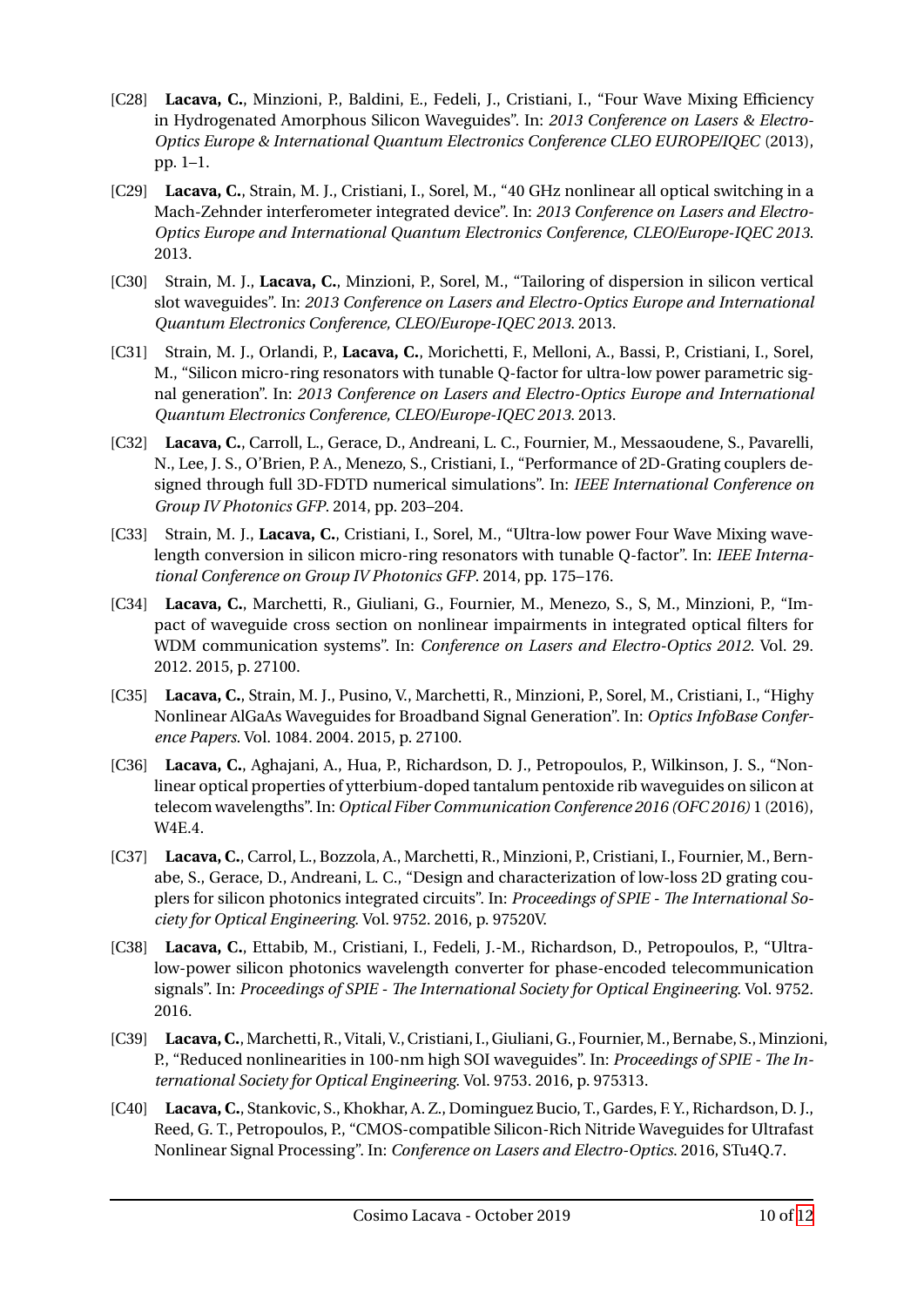- [C41] Bottrill, K., Ettabib, M. A., Gates, J. C., **Lacava, C.**, Parmigiani, F., Richardson, D. J., Petropoulos, P., "Flexible Scheme for Measuring Chromatic Dispersion Based on Interference of Frequency Tones". In: *Optical Fiber Communication Conference*. 2017, Th4H.5.
- [C42] **Lacava, C.**, Demirtzioglou, I., Cardea, I., Khoja, A. E., Li, K., Thomson, D. J., Ruan, X., Zhang, F., Reed, G., Richardson, D. J., Petropoulos, P., "Spectrally Efficient DMT Transmission over 40 km SMF Using an Electrically Packaged Silicon Photonic Intensity Modulator". In: *European Conference on Optical Communications (ECOC) 2017*. 2017.
- [C43] Marchetti, R.,**Lacava, C.**, Khokhar, A., Cristiani, I., Richardson, D. J., Petropoulos, P.,Minzioni, P., "Reflector-less Grating-Coupler with a -0 . 9 dB Efficiency Realized in 260-nm Silicon-On-Insulator Platform". In: *OSA Advanced Photonics Congress*. Vol. Part F52-I. 2017, pp. 2–4.
- [C44] Marchetti, R., Vitali, V., Lacava, C., Cristiani, I., Giuliani, G., Adelmini, L., Fournier, M., Minzioni, P., "Low-Loss Integrated Ring-Resonator Filters Realized by CMOS Fabrication Process". In: *Conference on Lasers and Electro-Optics Europe 2017*. 2017. ISBN: 9781557528209.
- [C45] Demirtzioglou, I., Xomalis, A., Plum, E., Jung, Y., **Lacava, C.**, MacDonald, K., Petropoulos, P., Richardson, D., Zheludev, N., "A fiberized metamaterial devicefor ultrafast control of coherent optical signals". In: *Optical Fiber Communication Conference 2018*. Vol. Part F84-O. 2018.
- [C46] Dominguez Bucio, T., Scholl, S. L., Ilie, S. T., **Lacava, C.**, Debnath, K., Khokhar, A. Z., Banakar, M., Sotto, M., Grabska, K. M., Clementi, M., Bajoni, D., Galli, M., Saito, S., Petropoulos, P., Gardes, F. ., "Low-temperature NH3-free Silicon Nitride Platforms for Integrated Photonics". In: *Group IV Photonics (GFP), 2018 15th IEEE International Conference on*. 2018, pp. 119– 120. ISBN: 9781538653616.
- [C47] Gardes, F., Dominguez Bucio, T., Mastronardi, L., Banakar, M., Bazin, A., Khokhar, A., **Lacava, C.**, Petropoulos, P., Littlejohns, C., Debnath, K., "Group IV Compounds Modulators and Mid Index Waveguides for Enhanced CMOS Photonics". In: *31st Annual Conference of the IEEE Photonics Society, IPC 2018* (2018).
- [C48] **Lacava, C.**, Ettabib, M. A., Bucio, T. D., Sharp, G., Khokhar, A. K., Jung, Y., "Inter-Modal Wavelength Conversion in Silicon Waveguide (Top scored paper)". In: *European Conference on Optical Communications (ECOC) 2018*. 2018.
- [C49] **Lacava, C.**, Ettabib, M. ., Sharp, G., Jung, Y., Petropoulos, P., Richardson, D. J., "Silicon photonics wavelength converter based on inter-modal four wave mixing Bragg scattering". In: *2018 IEEE 15th International Conference on Group IV Photonics (GFP)*. IEEE, 2018, pp. 99– 100.
- [C50] **Lacava, C.**, May, S., Richardson, D., Reed, G., Sorel, M., Petropoulos, P., "All-optical Wavelength Conversion of Phase-encoded Signals in Silicon-rich Silicon Nitride Waveguides". In: *Conference on Lasers and Electro-Optics 2018*. 2018, JTu2A.64.
- [C51] Meng, F., Li, K., Thomson, D., **Lacava, C.**, Wilson, P., Reed, G., "Ultra Wide-Band Inductive Peaking VCO with Cascode Noise Reduction". In: *2018 IEEE International Symposium on Circuits and Systems (ISCAS)*. Vol. 4. 1. 2018, pp. 6–10.
- [C52] Xomalis, A., Demirtzioglou, I., Plum, E., Jung, Y., **Lacava, C.**, MacDonald, K., Petropoulos, P., Richardson, D. J., Zheludev, N. I., "Fibre-optic metadevice for signal processing with 1 THz bandwidth". In: *Proc. SPIE 10671, Metamaterials XI, 1067121*. 2018.
- [C53] Demirtzioglou, I., **Lacava, C.**, Shakoor, A., Khokhar, A., Jung, Y.,Thomson, D., Petropoulos, P., "Silicon Grating Coupler for Mode Order Conversion". In: *CLEO: Applications and Technology 2019*. 2019, JTh2A.74.
- [C54] Korai, U., Wang, Z., **Lacava, C.**, Chen, L. R., Strain, M., Glesk, I., "Measurement of Optical Pulsewidth in the Picosecond Regime Using a Non-linear Fiber and Power Meter". In: *CLEO Science and Innovations 2019*. 2019, SW3H.5.